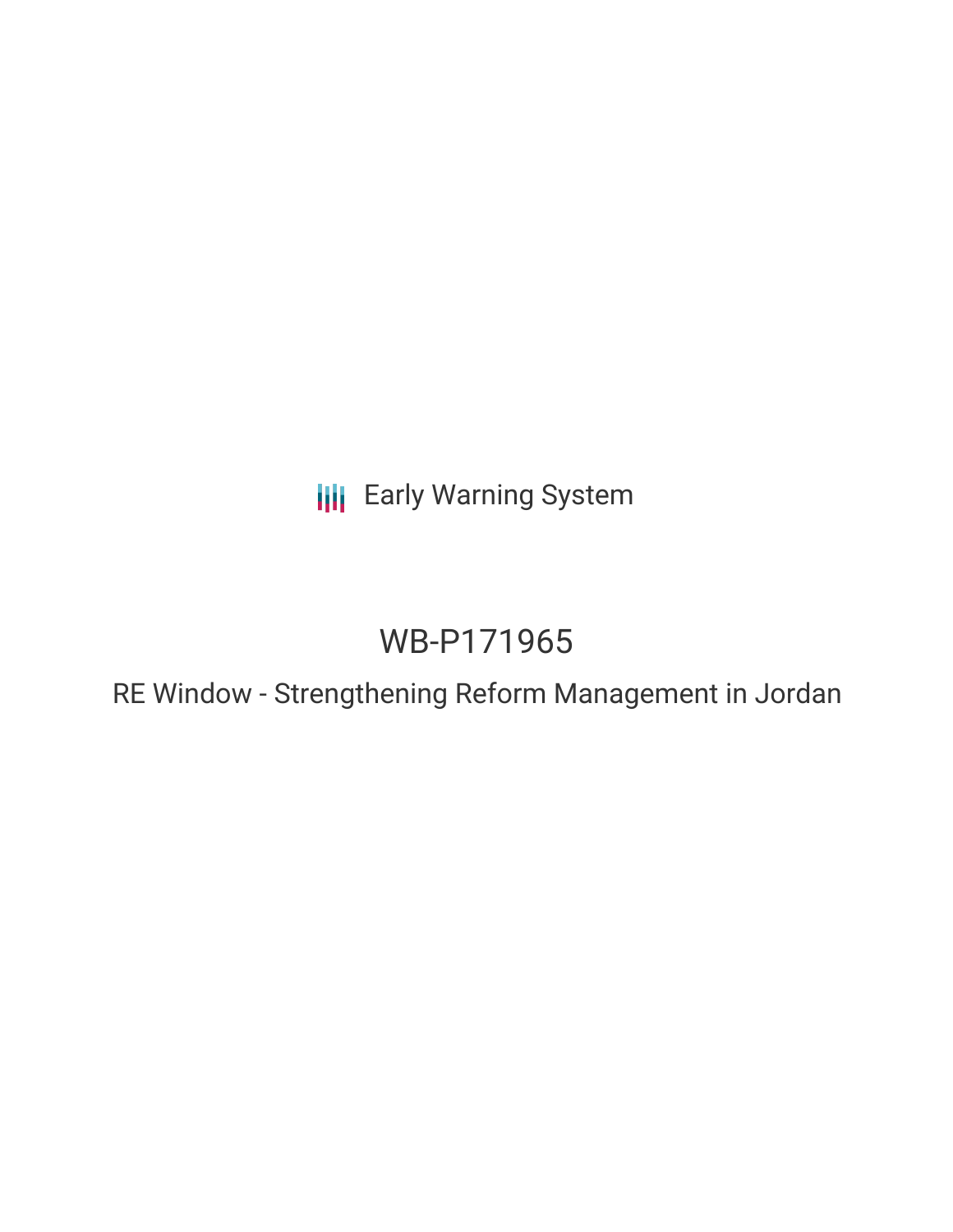

### **Quick Facts**

| <b>Countries</b>              | Jordan                                                                   |
|-------------------------------|--------------------------------------------------------------------------|
| <b>Financial Institutions</b> | World Bank (WB)                                                          |
| <b>Status</b>                 | Proposed                                                                 |
| <b>Bank Risk Rating</b>       | B                                                                        |
| <b>Voting Date</b>            | 2019-09-23                                                               |
| <b>Borrower</b>               | Ministry of Planning and International Cooperation; Government of Jordan |
| <b>Sectors</b>                | Law and Government                                                       |
| <b>Investment Type(s)</b>     | <b>Advisory Services</b>                                                 |
| <b>Project Cost (USD)</b>     | $$6.50$ million                                                          |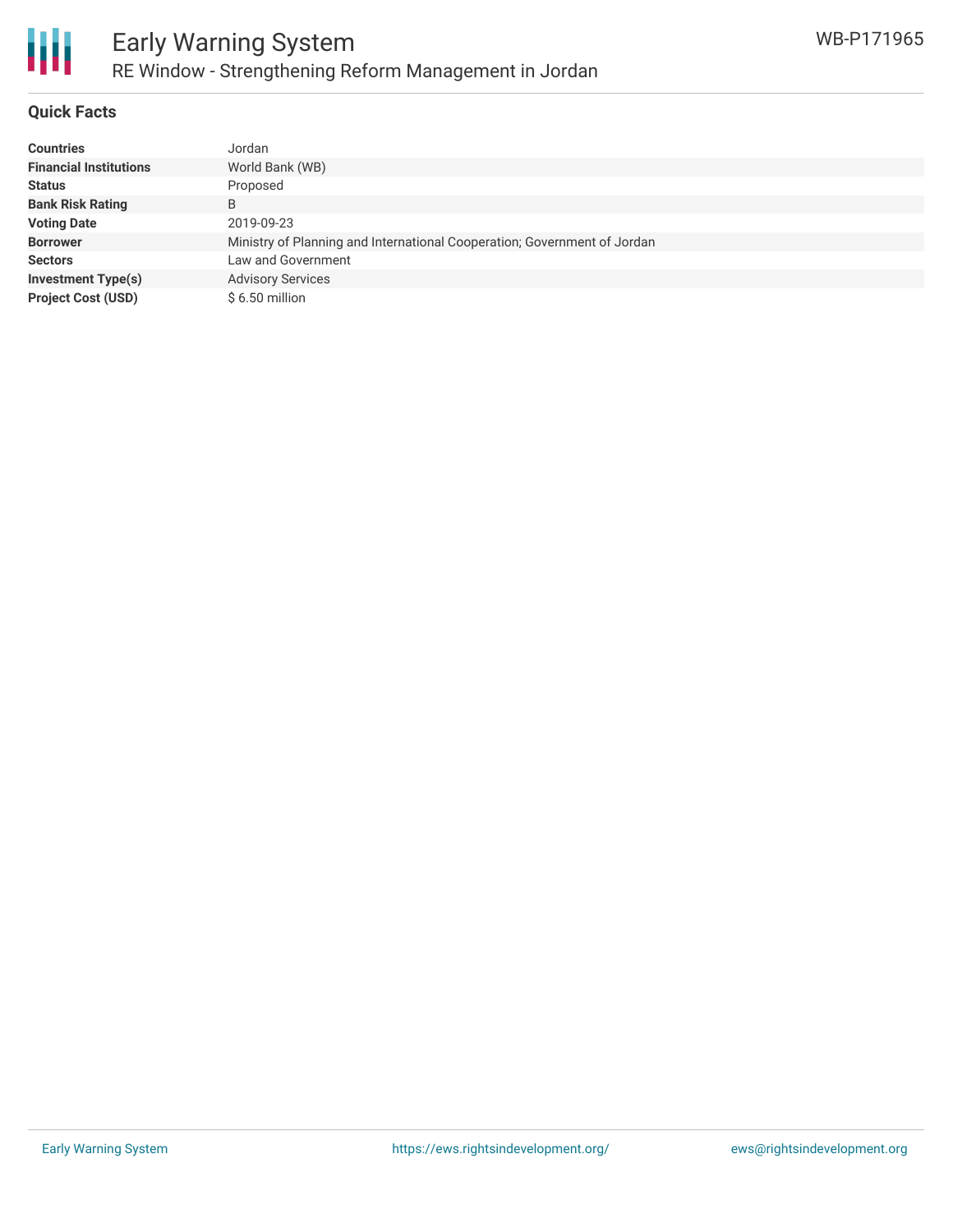

## **Project Description**

According to bank documents, the project objective is to strengthen management, monitoring and evaluation, and outreach functions for policy reforms in Jordan with a focus on the Five Year Reform agenda.

The proposed project will support the coordination and implementation of the five-year Reform Matrix – the reference plan for economic reform and growth of the Government of Jordon - through the following three components:

- 1. Support to reform management, comprising of support to the Reform Secretariat lodged at the Ministry of Planning and International Cooperation (MoPIC) and support to line Ministries and agencies through a Reform Support Fund, to be lodged at MoPIC to finance expertise and capacity building activities.
- 2. Strengthening the Project Investment Management (PIM)– Public Private Partnerships (PPP) framework and function.
- 3. Strengthening the public procurement framework and function.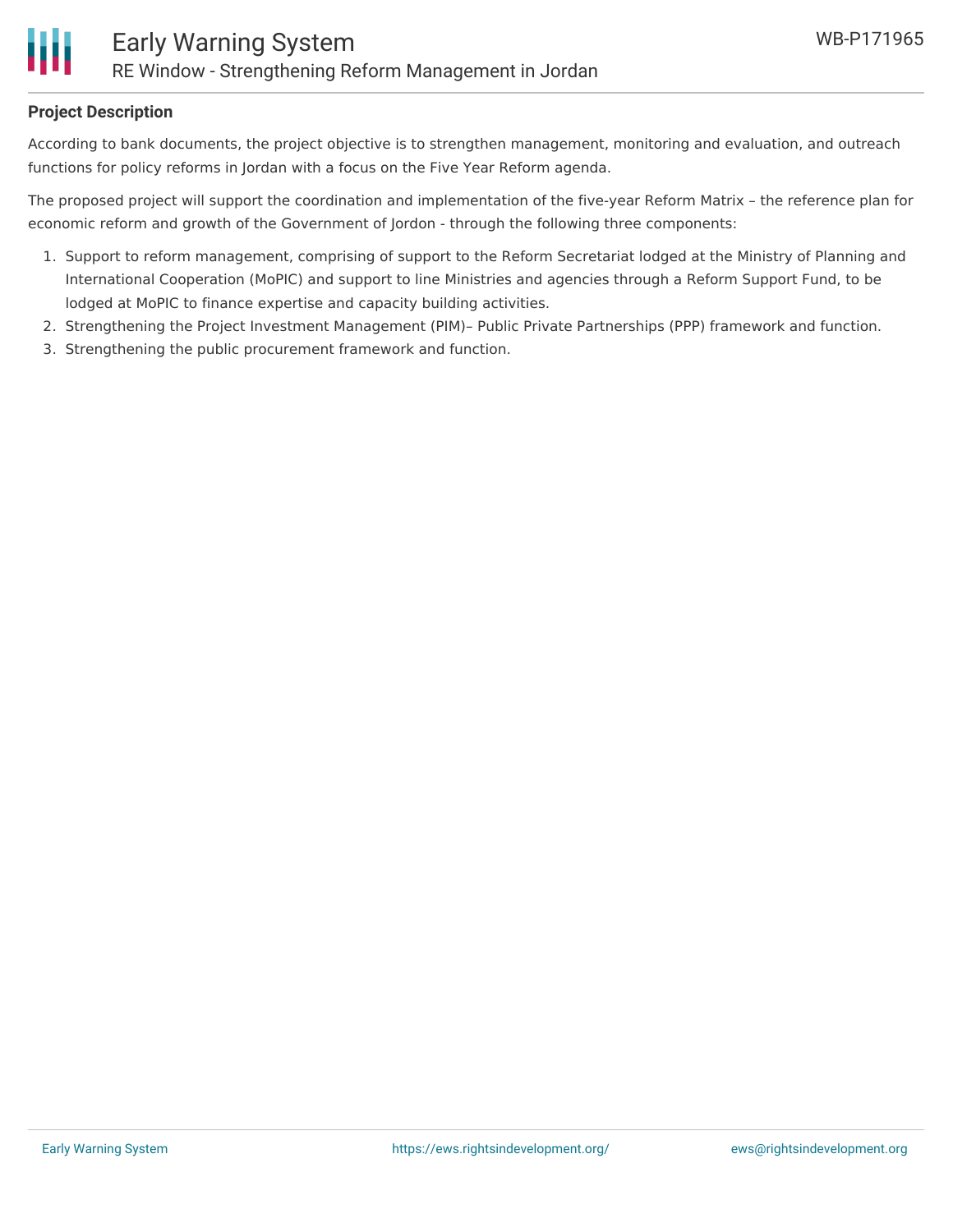

# **Investment Description**

World Bank (WB)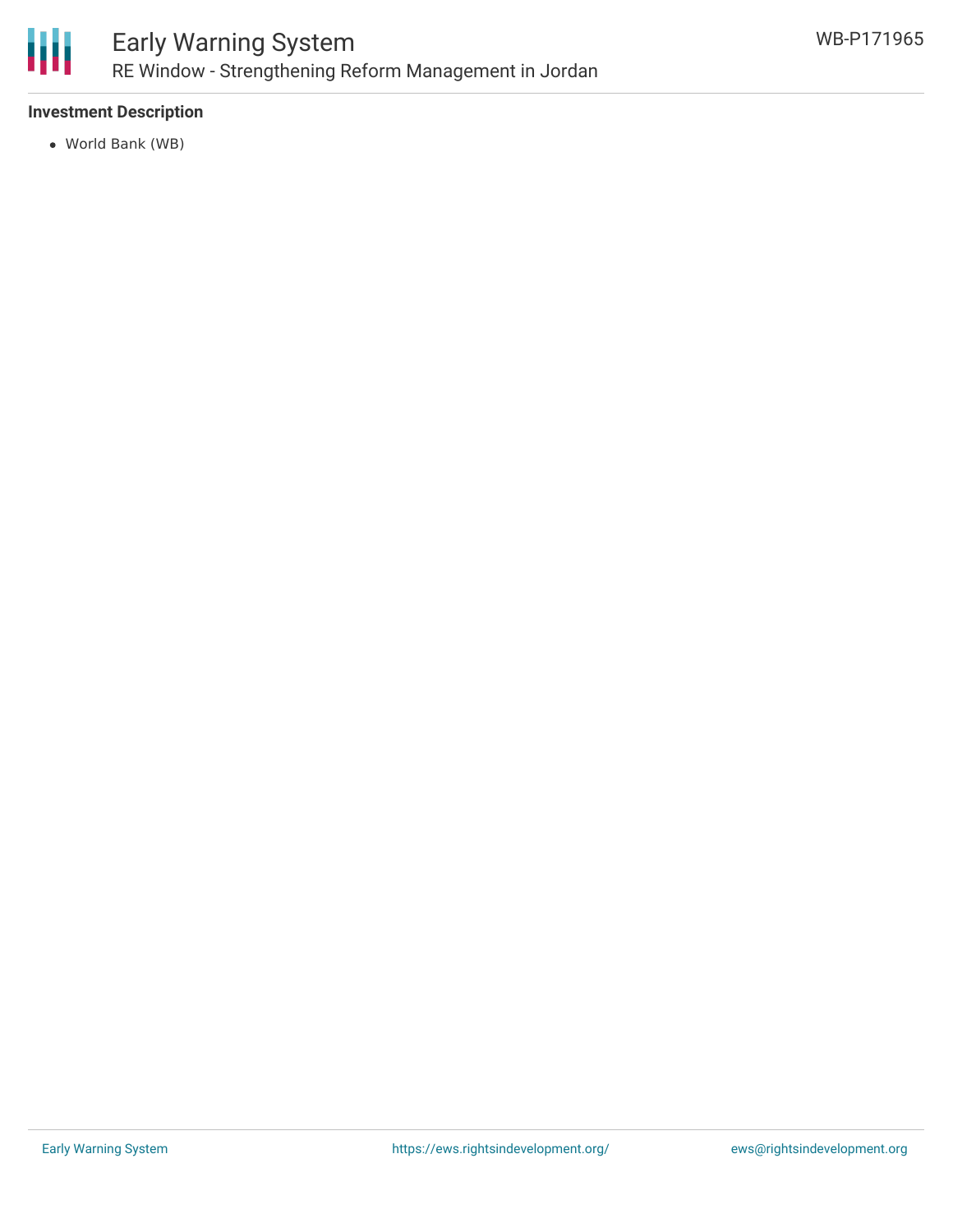

## **Contact Information**

#### **World Bank:**

Meriem Ait Ali Slimane, Aijaz Ahmad, Roland Lomme Senior Private Sector Specialist

#### **Borrower:**

Ministry of Planning and International Cooperation

#### **Implementing Agency:**

Ministry of Planning and International Cooperation Zeina Toukan Secretary General [zeina.toukan@mop.gov.jo](mailto:zeina.toukan@mop.gov.jo)

Maher Abdelrahim Head of Division WB [maher.abdelrahim@mop.gov.jo](mailto:maher.abdelrahim@mop.gov.jo)

#### **ACCOUNTABILITY MECHANISM OF WORLD BANK**

The World Bank Inspection Panel is the independent complaint mechanism and fact-finding body for people who believe they are likely to be, or have been, adversely affected by a World Bank-financed project. If you submit a complaint to the Inspection Panel, they may investigate to assess whether the World Bank is following its own policies and procedures for preventing harm to people or the environment. You can contact the Inspection Panel or submit a complaint by emailing ipanel@worldbank.org. You can learn more about the Inspection Panel and how to file a complaint at: http://ewebapps.worldbank.org/apps/ip/Pages/Home.aspx.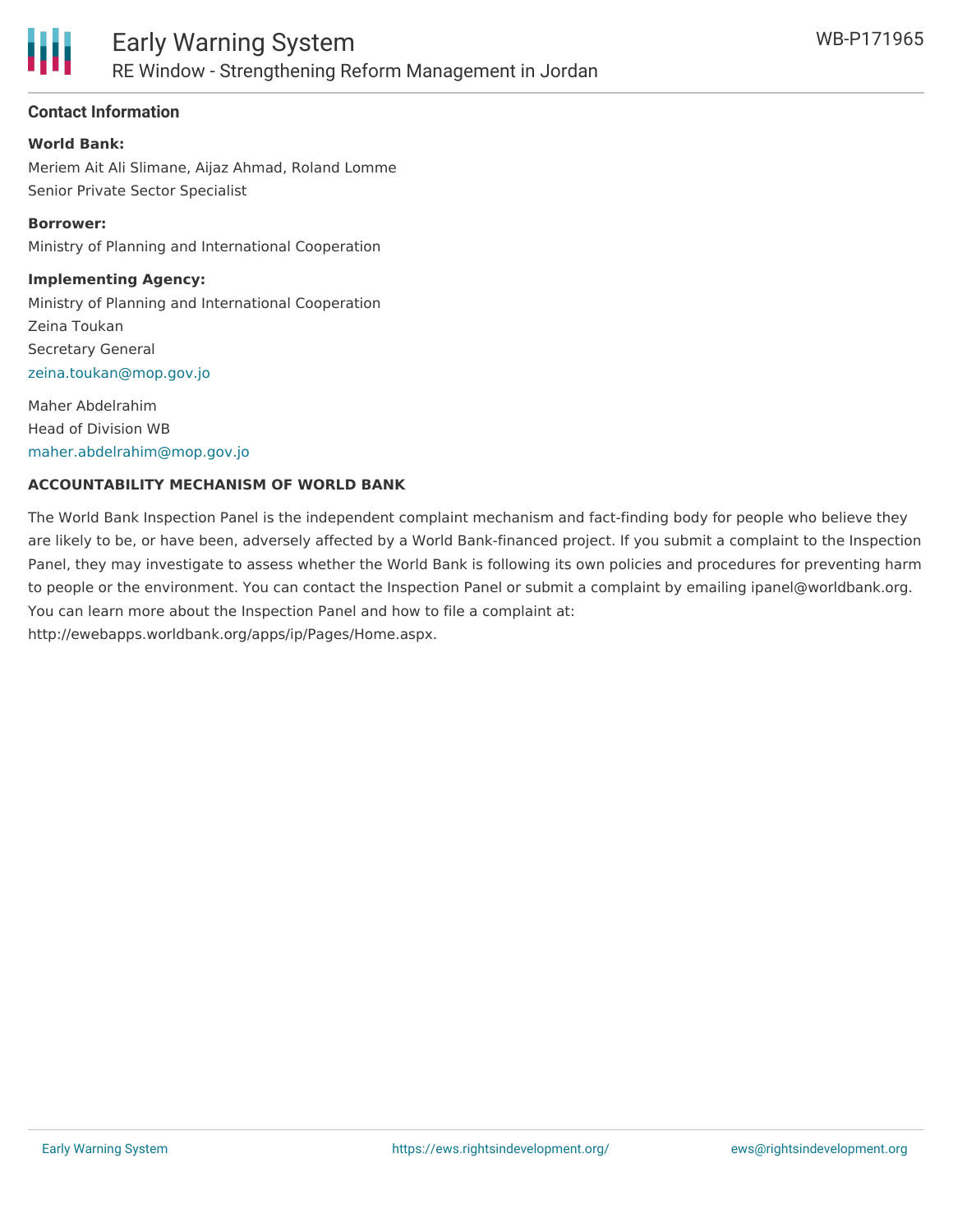

#### **Bank Documents**

- Concept [Environmental](https://ewsdata.rightsindevelopment.org/files/documents/65/WB-P171965.pdf) and Social Review Summary (ESRS) RE Window Strengthening Reform Management [\[Original](http://documents.worldbank.org/curated/en/410611566902268072/pdf/Concept-Environmental-and-Social-Review-Summary-ESRS-RE-Window-Strengthening-Reform-Management-in-Jordan-P171965.pdf) Source]
- Concept Project Information Document (PID) RE Window [Strengthening](https://ewsdata.rightsindevelopment.org/files/documents/65/WB-P171965_Yz4NrHL.pdf) Reform Management in Jordan [Original Source]